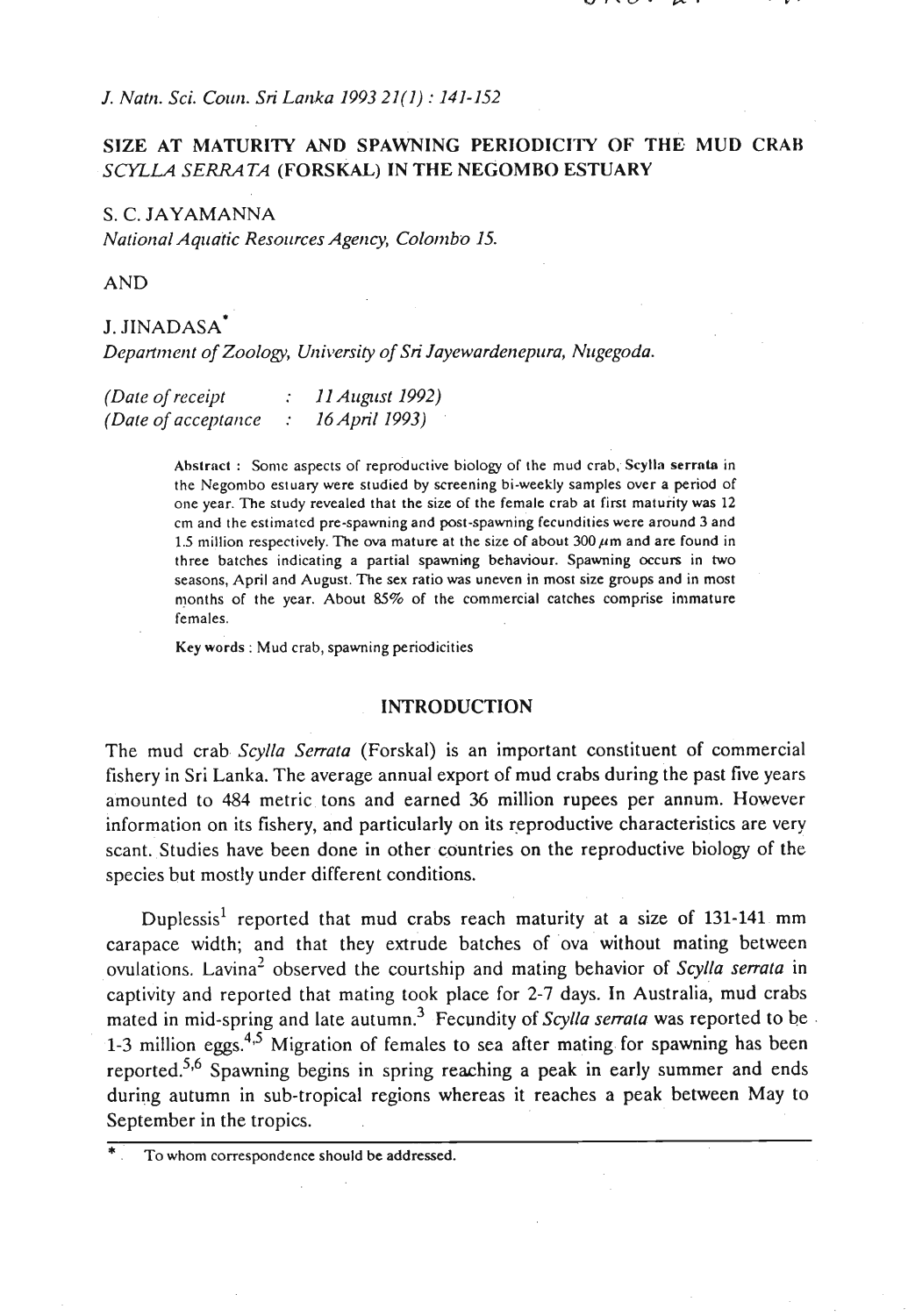Effect of eye stalk ablation on the gonadal maturation of *Scylla serrata* was tested7 and reported that the extirpation of eye induced the **gromh** of testis in size and weight. Sex ratio of the mud crab was always reported to be even.<sup>3,8</sup>

The published information on *Scylla serrata* in Sri Lanka is limited to two studies carried out by  $Raphael<sup>9</sup>$  on aquaculture potential of the mud crab and the host-parasite relationship of *Scylla serrata* and *Octolasmis cor* by Arudpragasam<sup>10</sup> in 1967. The present paper reports observations on the size at maturity and spawning periodicity of mud crab *Scylla serrata* in a tropical estuary, Negombo in Sri Lanka.

### **METHODS AND MATERIALS**

Bi-weekly samples of female *Scylla serrata* collected from the Negombo estuary were studied for a period of one year beginning January 1989. The samples to study gonads were selected to represent crabs of all sizes in the market making a sample of 50 or the entire catch where the catch was less than 50. The samples collected on each sampling day were transported live to the laboratory for further study. Carapace width (the maximum width between antero-lataral spines) of all the crabs in the market was measured to the nearest mm with Vernier calliper and the weights were measured in a Sartorius balance with a precision of two decimal points, prior to being dissected. Crabs were dissected in live condition since the ovaries tend to disintegrate once the crabs are dead. After the dissection the different maturity stages of the ovary were determined by the scale used for *Cancer irroratus* by Bigford.<sup>11</sup>

After the stages of maturity were determined the ovaris were excised and fixed in Gilson fluid.. The fixed ovaries used for studies on fecundity and ova diameter frequency.

Two types of fecundities were estimated. The first was the pre-spawning fecundity in which the number of ova in the matured ovary was estimated. For the post-spawning fecundity the spawned or shed ova found attached to the abdominal appendages (ova of oviferous females) were counted. To prepare specimens for both types of ova counting, the ovaries were mopped in a blotting paper to remove moisture, then 5 pieces, each weighing approximately  $0.5$  g were cut from the middle region of the ovary and were weighed to the nearest milligram using a Sartorius balance. Thereafter each piece containing separated eggs were taken out, diluted in 100 ml water and subsamples each of 1 ml were taken out with a stempel pipette for counting the ova under a magnifying glass. These counts were to estimate the fecundity.

Ovaries of crabs of the six different stages of maturity; immature, developing, mature, spawning, post-spawning and spent were used for the ova diameter frequencey studies. Portions weighing about 0.5 g comprising anterior, middle and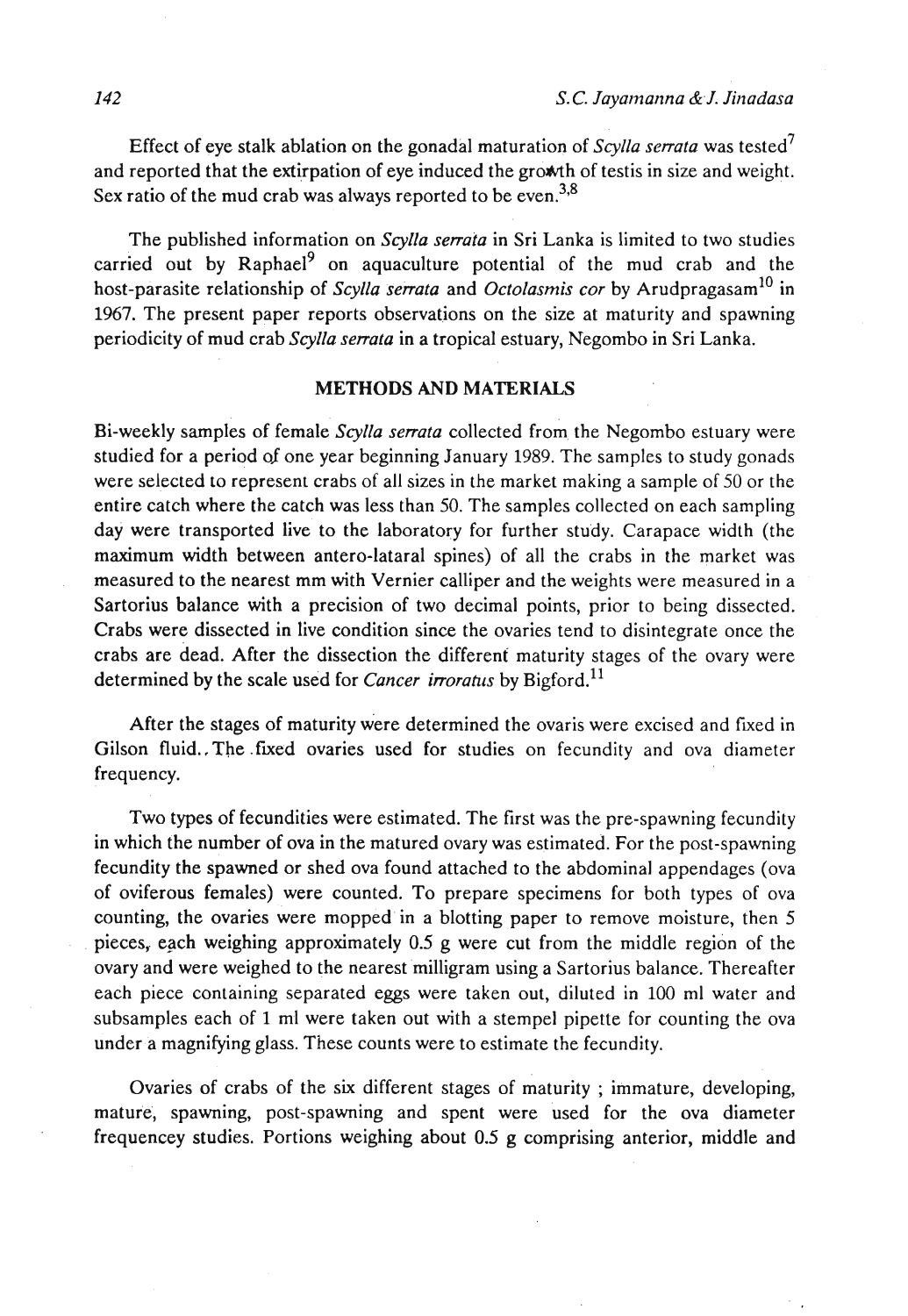posterior parts of the ovary were mixed with water and were observed under microscope. The ova diameters were measured in the first one hunderd eggs viewed by using an ocular micrometer scale at 0.5 mm magnification to each micrometer division.

The size at first maturity was determined based on observations made on female crabs of different sizes ranging from 4.0 cm - **18.00 cm** carapace width. The crabs were grouped into **1** cm classes and the percentage of mature crabs in each class was calculated. In calculating the percentage of mature females, the 'female crabs of maturity stages I and I1 were taken as immature and stage I11 and above as mature. The mature ovaries were bright yellow to orange in colour. Males were not chosen for this study because of the difficulties in identifying their stage of maturity.

The distribution of crabs according to sex in commercial catches during the period from January **1985** - December **1987** was statistically tested using the chi-square test. The chi-square values were calculated for each length group (1 cm size group) assuming a sex ratio of **1** : 1 (Table 1.).

| Year           | 1985 |        | 1986 |        | 1987 |        |
|----------------|------|--------|------|--------|------|--------|
| Month          | Male | Female | Male | Female | Male | Female |
| <b>January</b> | 48   | 74     | 1071 | 557    | 425  | 764    |
| February       | 189  | 326    | 865  | 727    | 172  | 287    |
| March          | 235  | 323    | 623  | 544    | 234  | 349    |
| April          | 195  | 406    | 284  | 336    | 103  | 179    |
| May            | 200  | 300    | 175  | 224    | 242  | 338    |
| June           | 187  | 213    | 296  | 345    | 389  | 424    |
| July           | 262  | 336    | 446  | 527    | 258  | 335    |
| August         | 330  | 413    | 439  | 661    | 264  | 483    |
| September      | 341  | 200    | 630  | 799    | 423  | 542    |
| October        | 562  | 354    | 596  | 708    | 267  | 488    |
| November       | 1125 | 541    | 179  | 391    | 527  | 921    |
| December       | 954  | 564    | 374  | 723    | 386  | 596    |

Table 1: Seasonal variation in sex ratio. of'crabs in commercial catches in the Negombo Estuary during the three years, **1985,1986** and **1987.** 

Significant at the level  $P < 0.05$ .

#### **RESULTS:** . .

The perkntage occurrence of mature females **of..** *Scylla* **serrata** in the samples indicated that all the crabs below 10 cm carapace width were immature while all those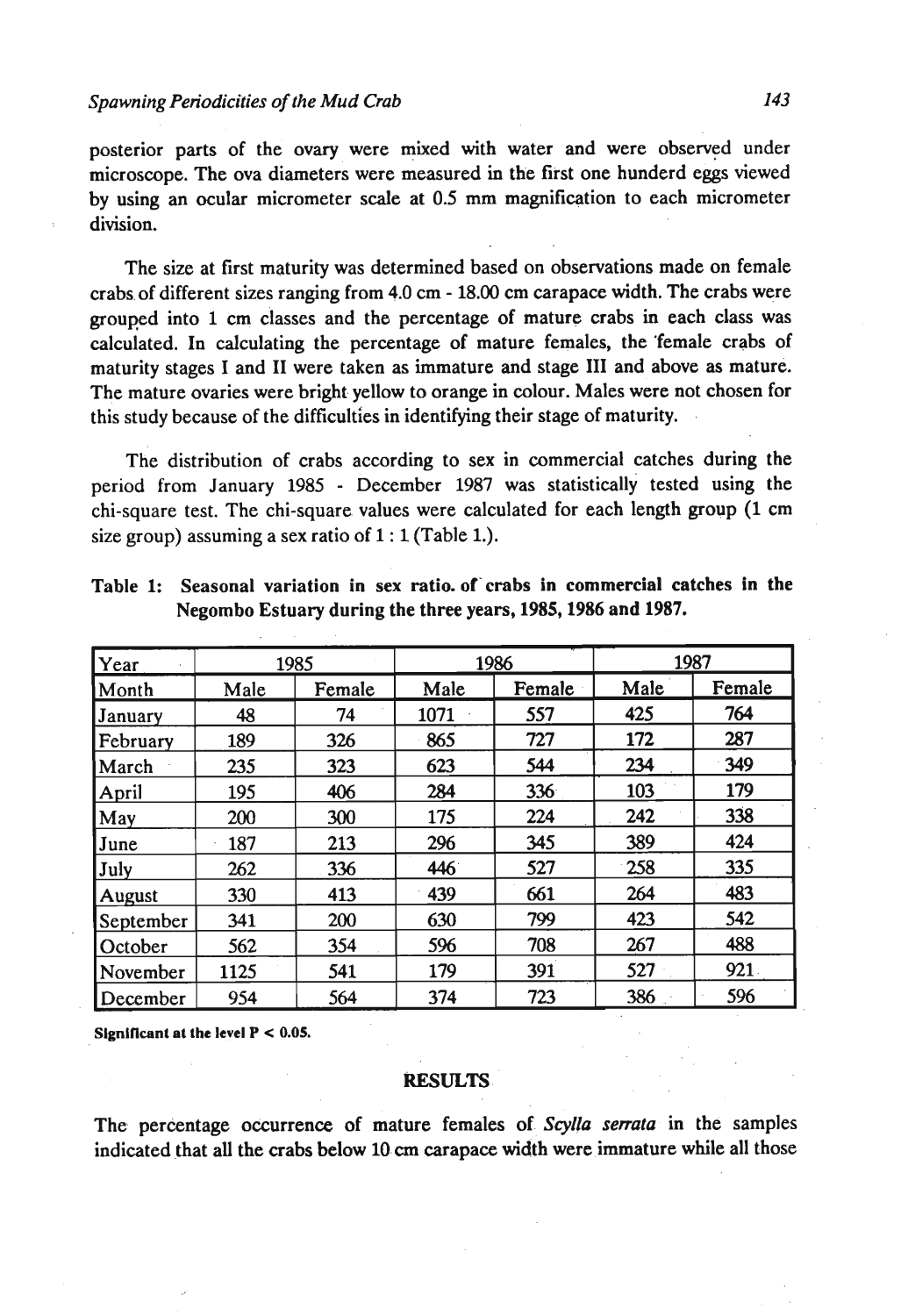

Figure 1: The relationship between the carapace length and percentage maturity of Scylla serrata in **the Negombo Estuary.** (N=17535)

above 13 **cm** were mature (Figure 1). The **50%** maturity was obtained at 12 cm carapace width as calculated from the curve.

The pre-spawning fecundity varied from  $1.76 \times 10^6$  to  $3.5 \times 10^6$  while the post-spawning fecundity varied from 1.28 x 10<sup>6</sup> to 1.84 x 10<sup>6</sup>. The relationship between post-spawning fecundity (Figure 2) and the carapace width shows that the post-spawning fecundity is linearly correlated  $(r = 0.89)$  to the carapace width and the estimated regression equation is

$$
F = -185449 + 146795 \text{ C W} \quad (r = 0.89)
$$

No correlation was observed between pre-spawning fecundity and the carapace width.

The percentage distribution of maturity stages indicated that there were more immature females during the periods June - July and November - December (Figure 3-a). Higher percentages of developing crabs are observed in January, March and August (Figure 3-b). Two peaks are demonstrated in the percentage occurrence of mature female crabs during the periods January - March and August - September (Figure 3-c). The maturity stage iv (Gravid) exibits two peaks (Figure 3-d), first peak in April and the second in August. In spent females the peaks were oberved in May and September (Figure 3-e).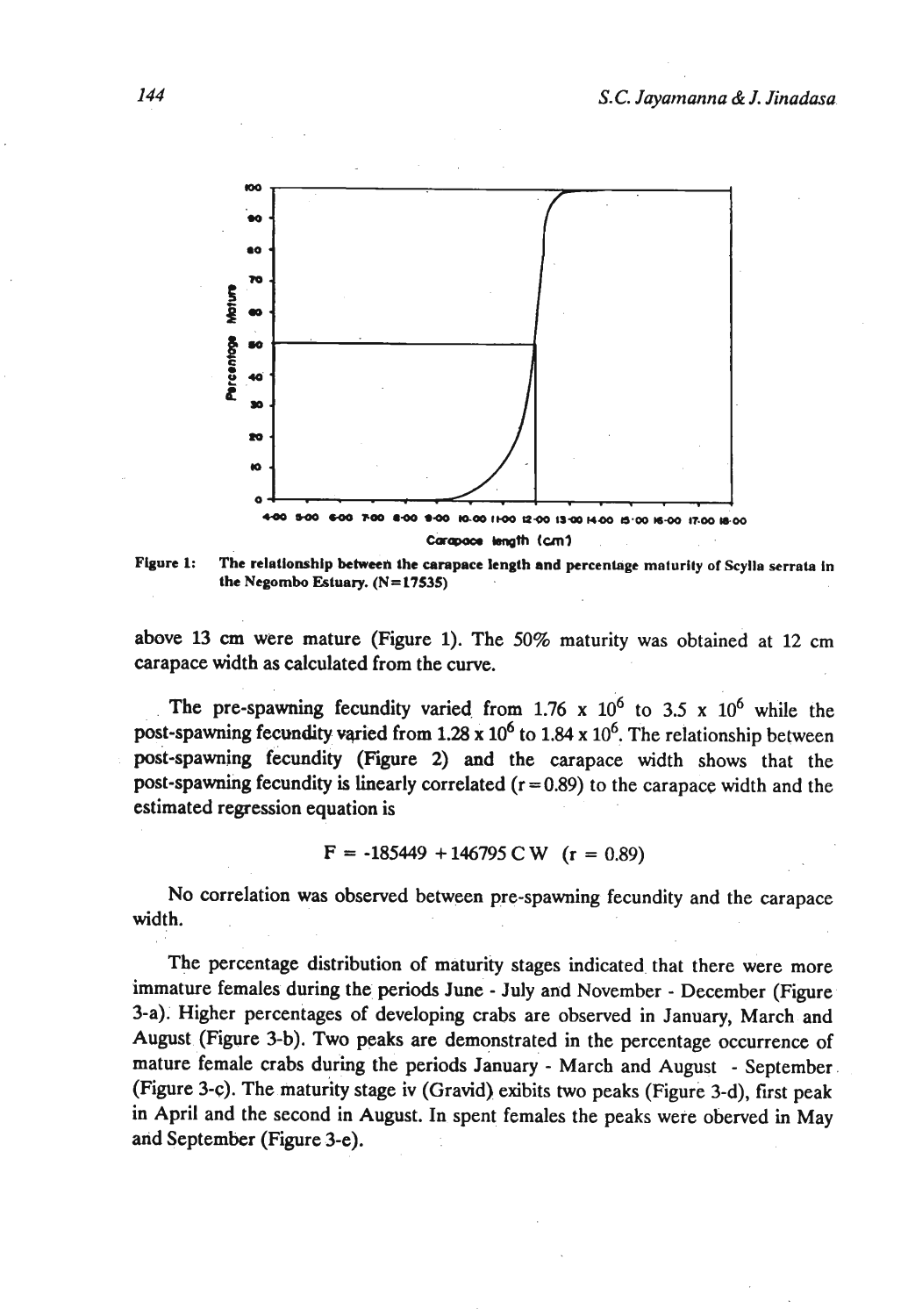

Figure 2: The relationship between the carapace length and the post-spawning fecundity of Scylia **serrala in the Negornbo Ektuary.** 

Ova diameter frequencies were studied in six different stages of maturity. The ova diameter of stage 1 ovaries ranged from  $20 \mu m - 70 \mu m$  with mode lying between the range of  $50 - 70 \mu m$  (Figure 4-a). The developing ovaries (stage II) contained ova varing from  $140 \mu m - 150 \mu m$ . The ova diameter of stage III (mature) varied from 110  $\mu$ m - 220  $\mu$ m and indicated that all the ova do not mature at the same time. The mature ova ranged from  $180 \mu m - 230 \mu m$  in diameter and is represented by the peak appear in the stage iv. The fourth maturity stage (gravid) shows three batches of ova (Figure 4-d). The first group between 240 -270  $\mu$ m, second group 270 - 290  $\mu$ m, and the third between  $290 - 320 \mu m$ . The third batch might be the ripe ova which is about to be shed. The fifth stage consists of two types of ova **viz.,** the ova in the ovary and the shed ova still attached to the abdominal appendages. The ova in the ovary shows and irregular pattern within the size range 290 - 400  $\mu$ m (Figure 4e). The shed ova shows a single peak at  $380 \mu$ m and this lies between  $340 - 400 \mu$ m (Figure 4e). The sixth stage is the spent stage which comprises a single batch of immature ova between the size range  $50 - 100 \,\mu m$  (Figure 4f).

The sex ratio showed an uneven variation in the three years of study (Table 1). In the first year the males and females were evenly distributed in smallar and larger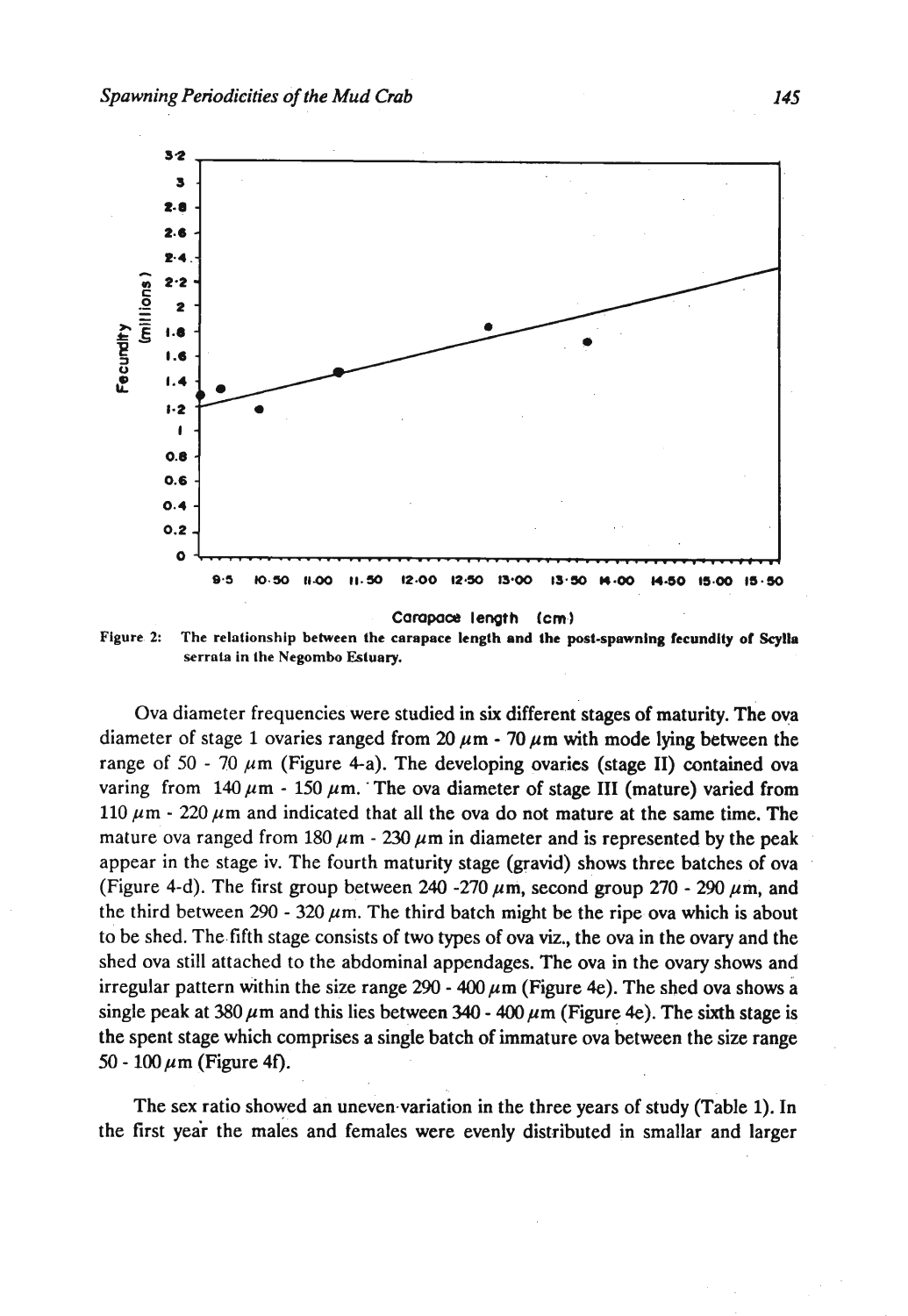

Figure 3: Seasonal variations in the percentage frequency occurrence of different maturity stages of **Scyla serrala (n,b,c,d,e) in the Negombo Lagoon. (n values** : **a=127, b=226, c=98,'d=294,**   $e = 114.$ 

length groups. However, the chi-square value was significant in favour of males in the length range **7.5** - **9.5** cm. In the second year males and females were even in much larger groups extending upto **9.5** cm and also in th e two largest groups **17.5** and 18.5 cm. The chi-square values were significant in favour of females in the length range **13.5** - **16.5** cm. However, in the length groups 6.5 and 7.5 cm, the chi-square significance was in favour of males. In the third year, female significance was **(6.5** - 15.5 cm) demonstrated in a much broader range.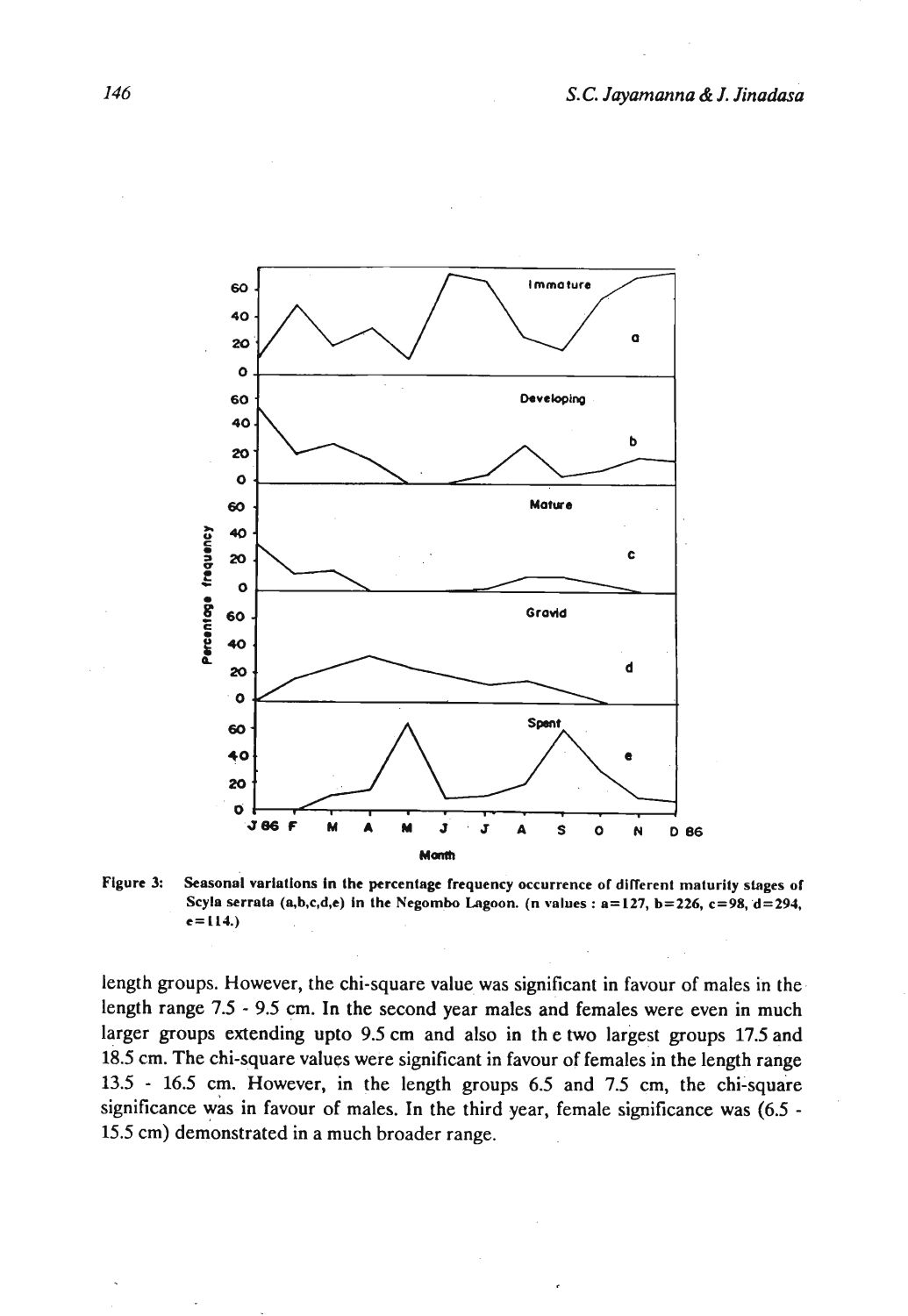

Figure 4: Ova diameter frequencies of Scylla serrata at different maturity stages in the Negombo **Estuary.** (n values: immature = 17, developing = 22, mature = 10, gravid = 29, spawning  $= 31, 27,$  spent  $= 11$ )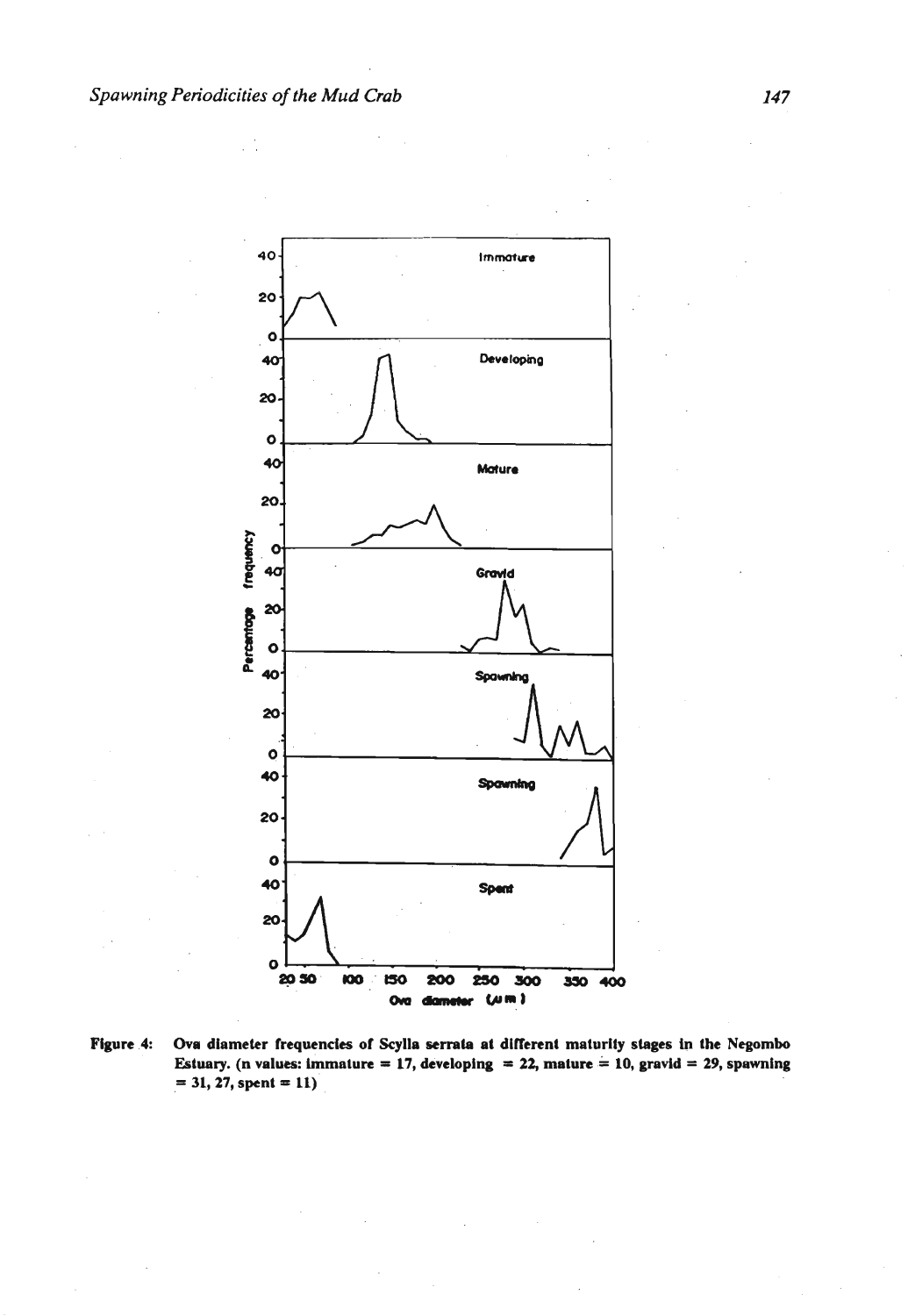The seasonal variation in the occurrence of males and females in commercial catches indicated that the males : female ratio is significant in favour of females in most months (Table 2). However, in the month of June in all three years the males and females were even in the catch.

| Year      |                                 | 1985   | 1986             |              | 1987           |        |
|-----------|---------------------------------|--------|------------------|--------------|----------------|--------|
| Midlength | Male                            | Female | Male             | Female       | Male           | Female |
| (cm)      |                                 |        |                  |              |                |        |
| 4.5       | 20                              | 21     | 4                | 9            | $\overline{2}$ | 3      |
| 5.5       | 51                              | 50     | 44               | 23           | 34             | 69     |
| 6.5       | 266                             | 210    | 287              | 214          | 226            | 359    |
| 7.5       | 734                             | 597    | 751              | 692          | 531            | 760    |
| 8.5       | 1286                            | 924    | 1301             | 1236         | 904            | 1194   |
| 9.5       | 938                             | 766    | 1292             | 1280         | 785            | 1207   |
| 10.5      | 566                             | 592    | 1004             | 1176         | 501            | 837    |
| 11.5      | 413                             | 395    | 686              | 851          | 326            | 570    |
| 12.5      | 193                             | 210    | 342              | 631          | 181            | 368    |
| 13.5      | 78                              | 84     | 147              | 245          | 93             | 146    |
| 14.5      | 32                              | 47     | 73               | 129          | 54             | 94     |
| 15.5      | 37                              | 30     | 24               | 63           | 25             | 47     |
| 16.5      | 17                              | 17     | 17.              | 44           | 19             | 32     |
| 17.5      | $7_{\scriptscriptstyle{\circ}}$ | 8      | 6                | 10           | 6              | 8      |
| 18.5      | 3                               | 4      | $\boldsymbol{2}$ | $\mathbf{2}$ | 3              | 6      |

| Table 2: Sex ratio in different size groups of Scylla serrata in commercial catches in |
|----------------------------------------------------------------------------------------|
| the Negombo Estuary during the three years, 1985, 1986 and 1987.                       |

**Slgnlflcant at the level P** < **0.05.** 

The width frequency distribution of females of mud crabs obtained from the market collection for the year 1988 shows that there are about 85% immature crabs in the stock (Figure 5).

### **DISCUSSION**

Around 50% of the female mud crabs in the Negombo estuary appear to reach maturity at the size of 12 cm in carapace length. This is comparable to observations made in South Africa (13-14 cm)<sup>2</sup> and Phillppines (8.5-11.1, 10-12.5 cm)<sup>12,13,14</sup> Ong<sup>14</sup> observed berried mud crabs of 12 cm in carapace length. In the present study, berried females observed were around 9.8 - 13.0 cm **In** carapace length.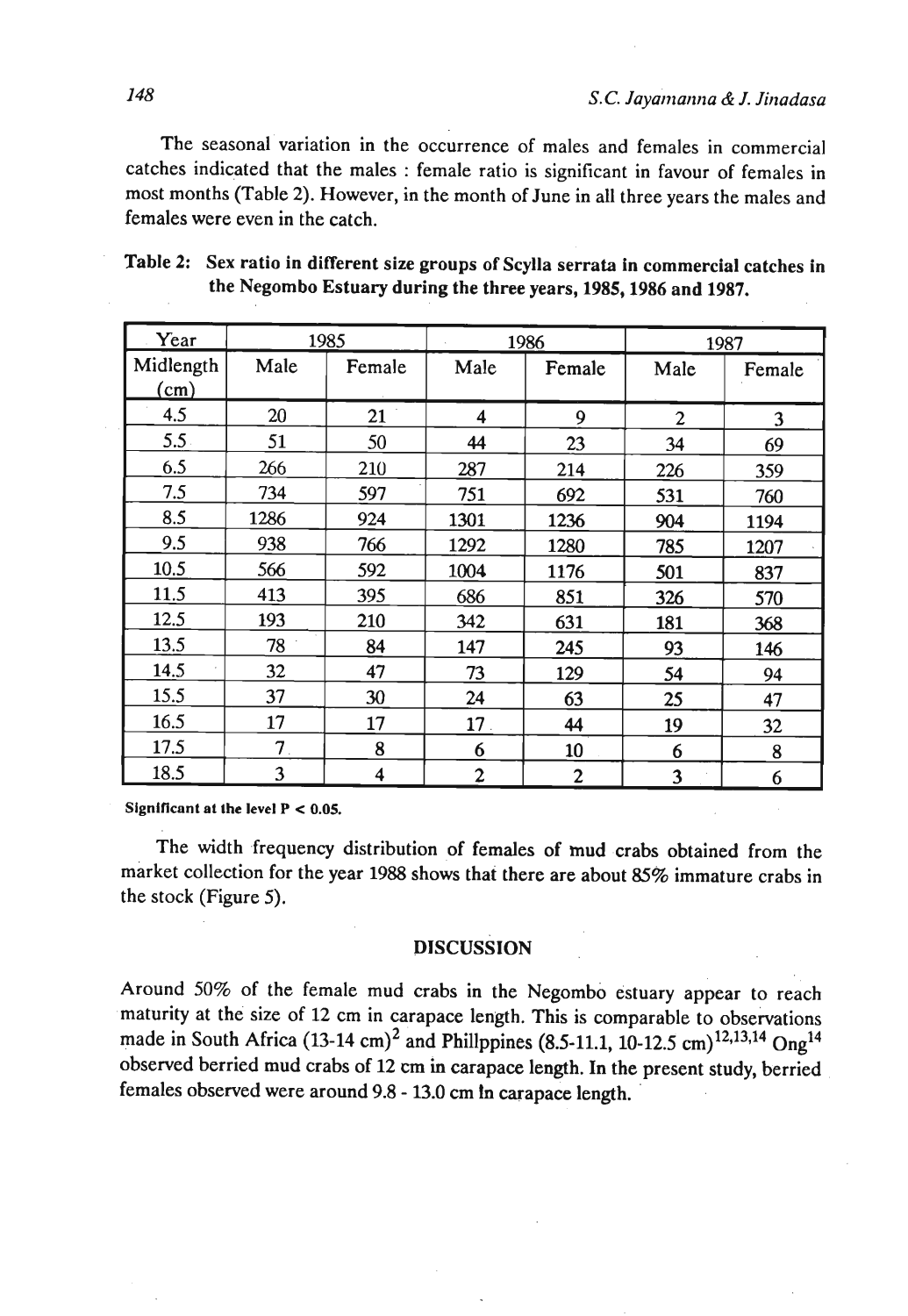

Figure 5: Percentage length frequency of female Scylla serrata indicating the percentage of **immature females in the commercial catch.**  $(n = 17,535.)$ 

The pre-spawning fecundity of *Scylla serrata* in the Negombo estuary **was**  estimated to be around 1.76 - 3.5 million and the post spawning fecundity was around 1.28 - 1.84 million. The size range of females used to estimate the fecundity was  $9.8 - 13.8$  cm width range. Similar estimates were reported from Philippines. Arriola<sup>5</sup> estimated fecundity of *Scylla serrata* as 2.0 million eggs. Varikul<sup>4</sup> et al. in Thailand estimated the fecundity in the same range (1-3 million ). However, all these estiamtes were with respect to post-spawning fecundity.

The ova mature at the size of  $240 - 320 \mu m$  in diameter and consist of 3 batches indicating partial spawning behaviour. This agrees with the observations of  $Ong<sup>14</sup>$  who reported *Scylla serrata* as a multiple spawner which is able to extrude three batches of eggs without mating between ovulations.

Based on the occurrence of spawning females two seasons have been identified as spawning periods; April and August, which is confirmed by the presence of spent. females in subsequent months May and September. Two spawning seasons per year have also been reported by Arriola in Philippines (May and September). Brick<sup>15</sup> in Hawaii (May and October) and Le Reste<sup>16</sup> in Madagascar (April/May and June/July). Pillay and Nair<sup>17</sup> observed only one month of spawning (January) by *Scylla serrata* in Southwest coast of India. Others have observed single season of longer durations; Heasman<sup>3</sup> in Queensland (April-August), Estampador<sup>13</sup> in Illoilo (August -November) and Varikul<sup>4</sup> in Thailand (July-December). Pillary and Nair<sup>17</sup> have also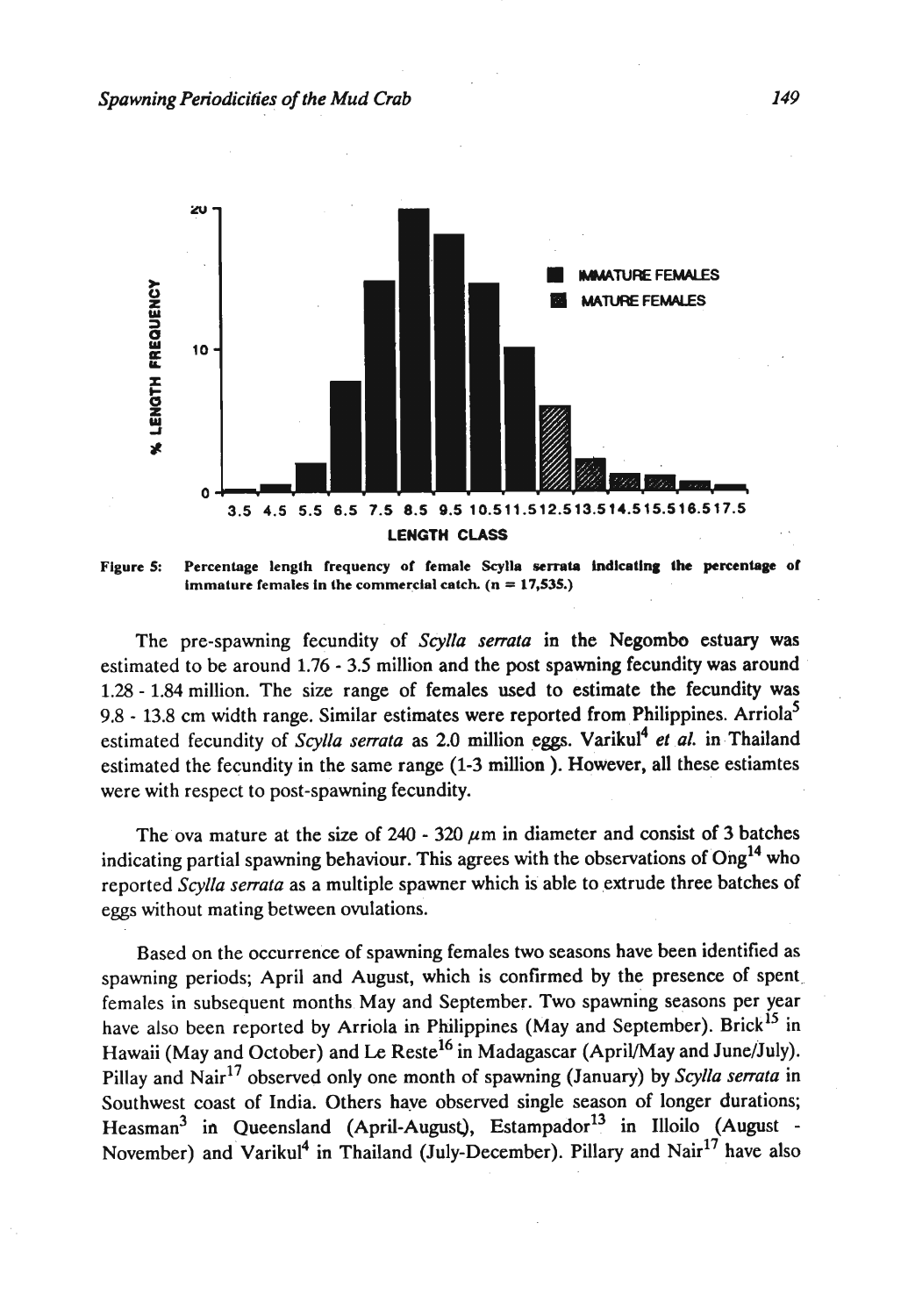reported that breeding of *Scylla serrata* occurs throughout the year. The uneven sex ratio in 1986 and 1987 may be connected with survival patteren of juveniles which were most abundant in June. This uneven distribution of males and females differs from the finding in other parts of the world where the sex was always reported to be even.<sup>6,3,8</sup> It could be due to a stronger year-class in a particular year, which repeat at regular intervals.

The percentage of immature females in the fish landings is extreamly high indicating growth overfishing. Further, there is evidence for overexploitation of the crab resources in the negombo estuary.18 There are regulations in other countries regarding the size of crabs captivable for marketing.<sup>19,20</sup> Thus it appears appropriate and timely to impose laws in Sri Lanka to prevent capturing immature crabs to have a sustainable fishery.

### Acknowledgement

The authors thank the National Aquatic Resources Agency and Natural Resources, Energy and Science Authority of Sri Lanka Grant No. RG/85/B/5 for financial support and N.N.E. Cooray, R.P.K. Tissa and P. G. Gunasinghe for field assistance. This study formed a part of the study for M.Phill. Degree of S.C. Jayamanna. In 1991 this investigation won a national merit award from NARESA.

#### References

- 1. Duplessis A. (1971). A preliminary investigation into the morphological characteristics, feeding, growth, reproduction and larval rearing of *Scylla serrata*  Forskal (Decapoda: Portunidae) held in captivity. (unpublished.) Fisheries Development Corporation, South Africa.
- **2.** Lavina Alice F. (1977). Courtship and mating behaviour of *Scylla serrala* in captivity. South East Asian Fisheries Development Centre (SEATDEC) Quarterly Research Report 2:9-11.
- 3. Heasman M.P. (1980). Aspects of the general biology and fishery of the mud crab *Scylla serrata* (Forskal) in Moreton Bay. (unpublished). Ph.D Thesis, Dept. of Zoology, University of Quecnsland, Brisbane, Australia.
- 4. Varikul V.S., Phumiphol S. & Hongopromyart M. (1970). Preliminary experiment on pond rearing and some biological studies of *ScyIIa serrata* (Forskal). Symposium on Indo-Pasific Fishery Congress-C70 49, 14<sup>th</sup> Session, Bangkok.
- **5.** Arriola F.J. (1940). A preliminary study of the life history of *Scylla serrata*  (Forskal). *Philippine Journal of Science* 73 (4) :437 - 454.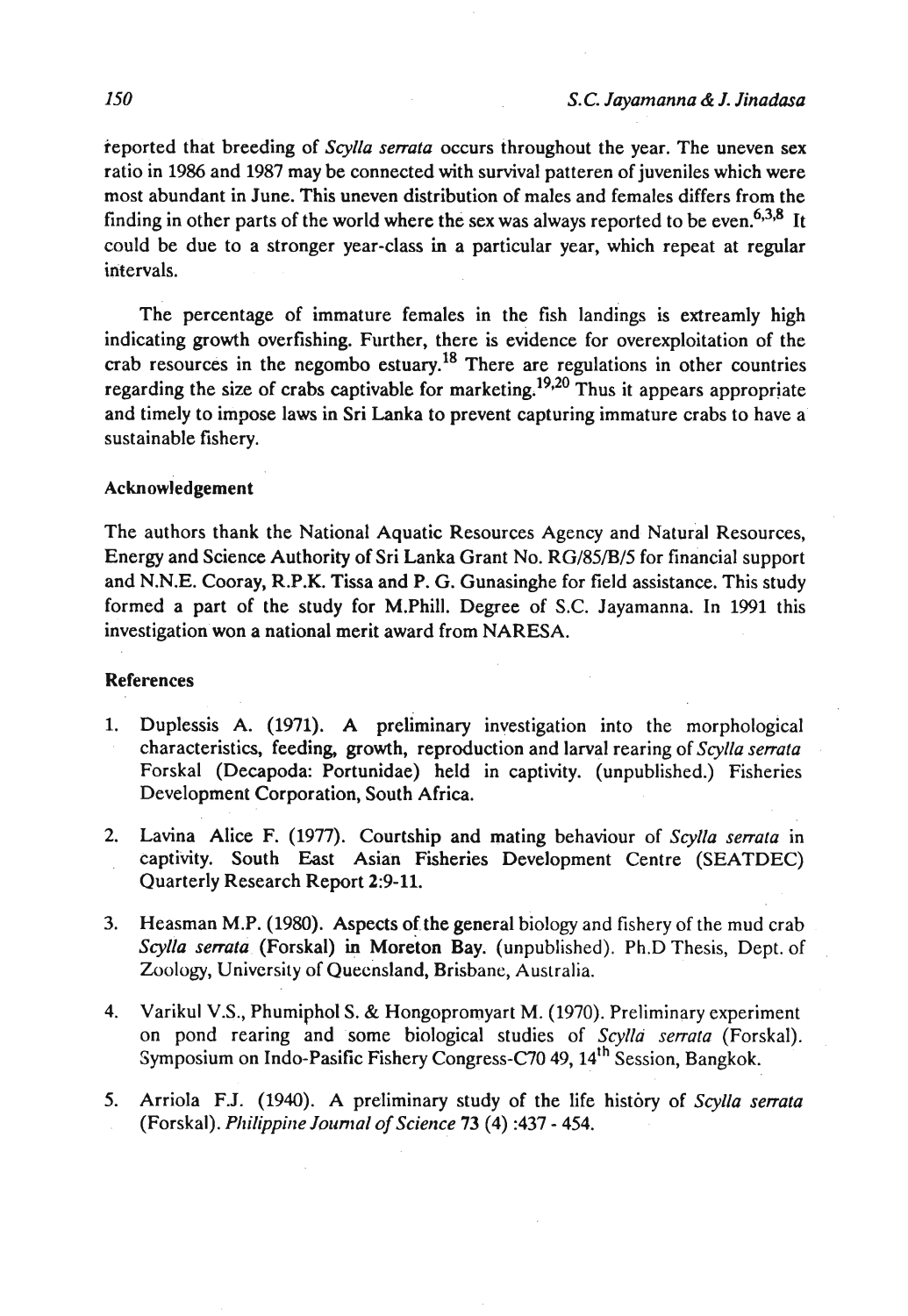- **6.** Hill B.J. (1975). Abundance, breeding and growth of the crab Scylla serrata (Forskal) in two South African estuaries Marine Biology 32: 119 - 126.
- 7. Ragneker P.V. & Deshmukh R.D. (1968). Effect of eyestalk removal on the ovarian growth of the marine crab Scylla serrata (Forskal). Journal of Animal Morphology and Physiology, Baroda 15 : 116 - 126.
- 8. Williams M.J. & Hill B.J. (1982). Factors influencing pot catches and population estimates of the Protunid crab Scylla serrata. Marine Biology 71 : 187 - 192.
- 9. Raphael Y.I. (1970). A preliminary report on the brackish culture of Scylla serrate (Forakal) in Ceylon. Symposium on Indo-Pacific Fishery Congress-C70 21, 14<sup>th</sup> Session. Bangkok.
- 10. Arudpragasam K. D. (1967). Distribution and variation in form of the Ciripede octalasmis Cor in relation to the respiratory current of its host Scylla serrata. Ceylon Journal of Science 27(1-2) : 105 -115.
- 11. Bigford T. E. (1979). Synopsis of biological data on the rock crab, Cancer irroratus Say. FA0 synopsis No 123 NOAA Technical Report **NMFS** Circular 426 Rockville.
- 12. Escritor G. L. (1970). A report on experiments in the culture of the mud crab, Scylla Serrata. Symposium on Indo-Pacific Fishery Congress-C70 46, 14<sup>th</sup> session, Bangkok.
- 13. Estampador E.P. (1949). Scylla Serrata (Crustacea: Portunidae). Comparative study on spermatogenesis and orgernesis. Philippine Journal of Science 78(3): 301-353.
- 14. Ong Kah Sin (1965). The early developmental stages of Scylla serrata Forskal (Crustacea: Portunidae) reared in the laboratory. Indo-Pacific Fisheries Congress Proceeding I1 135 - 146.
- 15. Brick R.W. (1974). Effects of water quality antibiotics, phytoplankton and food survival of larvae of Scylla serrata (Crustaca : Portunidae). Aquaculture 3(3) : 231 -244.
- 16. **Le** Reste L., L. Ramelson **A.** (1976). Etat de nos connaissances sur **le** crabe de vase Scylla senata Forskel a Madagaskar. Paris, Office de la Recherche Scientificque et Technique Outre Mer. pp. 32.
- 17. Pillai K.K. & Nair N.B. (1968). Observations on the reproductive cycles of some crabs from the south west coast of India. Journal of Marine Biology, Assam India  $10:1 - 2.$